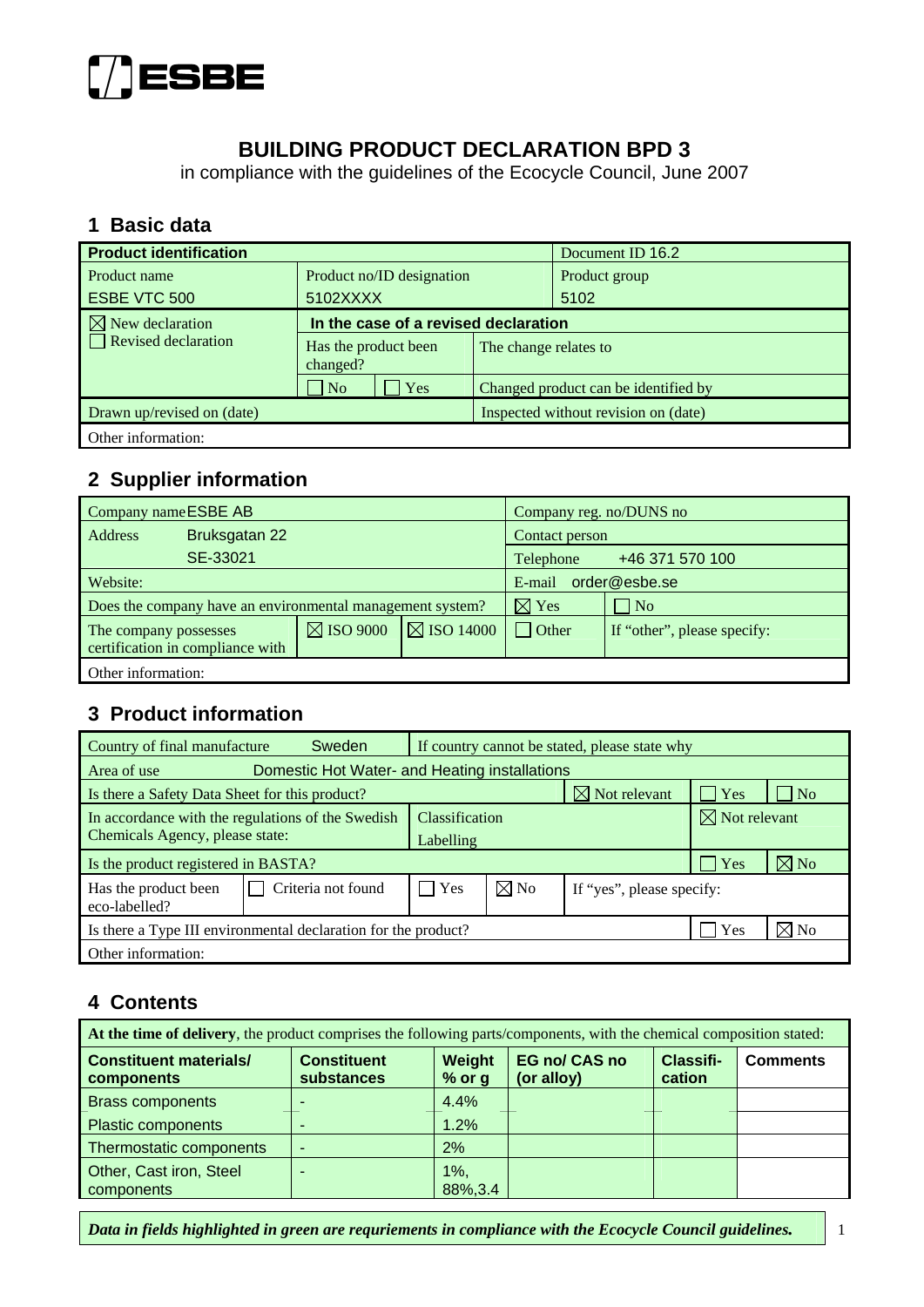|                                                                                                                                                                                                                                                             |                                  | %                  |                             |                     |                 |  |
|-------------------------------------------------------------------------------------------------------------------------------------------------------------------------------------------------------------------------------------------------------------|----------------------------------|--------------------|-----------------------------|---------------------|-----------------|--|
| Other information:                                                                                                                                                                                                                                          |                                  |                    |                             |                     |                 |  |
| If the chemical composition of the product after it is built in differs from that at the time of delivery, the content of the<br>finished built in product should be given here. If the content is unchanged, no data need be given in the following table. |                                  |                    |                             |                     |                 |  |
| <b>Constituent materials/</b><br>components                                                                                                                                                                                                                 | <b>Constituent</b><br>substances | Weight<br>$%$ or g | EG no/ CAS no<br>(or alloy) | Classifi-<br>cation | <b>Comments</b> |  |
|                                                                                                                                                                                                                                                             |                                  |                    |                             |                     |                 |  |
|                                                                                                                                                                                                                                                             |                                  |                    |                             |                     |                 |  |
| Other information:                                                                                                                                                                                                                                          |                                  |                    |                             |                     |                 |  |

#### **5 Production phase**

| Resource utilisation and environmental impact during production of the item is reported in one of the following<br>ways:                                                                                           |            |                   |                        |                                       |                                         |  |
|--------------------------------------------------------------------------------------------------------------------------------------------------------------------------------------------------------------------|------------|-------------------|------------------------|---------------------------------------|-----------------------------------------|--|
| $\Box$ 1) Inflows (goods, intermediate goods, energy etc) for the registered product into the <b>manufacturing unit</b> , and the<br>outflows (emissions and residual products) from it, i.e. from "gate-to-gate". |            |                   |                        |                                       |                                         |  |
| 2) All inflows and outflows from the extraction of raw materials to finished products i.e. "cradle-to-gate".                                                                                                       |            |                   |                        |                                       |                                         |  |
| 3) Other limitation. State what:                                                                                                                                                                                   |            |                   |                        |                                       |                                         |  |
| The report relates to unit of product                                                                                                                                                                              |            | Reported product  |                        | $\Box$ The product's<br>product group | $\Box$ The product's<br>production unit |  |
| Indicate raw materials and intermediate goods used in the manufacture of the product                                                                                                                               |            |                   |                        |                                       | Not relevant                            |  |
| Raw material/intermediate goods                                                                                                                                                                                    |            | Quantity and unit |                        |                                       | Comments                                |  |
|                                                                                                                                                                                                                    |            |                   |                        |                                       |                                         |  |
|                                                                                                                                                                                                                    |            |                   |                        |                                       |                                         |  |
|                                                                                                                                                                                                                    |            |                   |                        |                                       |                                         |  |
| Indicate recycled materials used in the manufacture of the product                                                                                                                                                 |            |                   |                        |                                       | Not relevant                            |  |
| Type of material                                                                                                                                                                                                   |            | Quantity and unit |                        |                                       | Comments                                |  |
|                                                                                                                                                                                                                    |            |                   |                        |                                       |                                         |  |
|                                                                                                                                                                                                                    |            |                   |                        |                                       |                                         |  |
| Enter the <b>energy</b> used in the manufacture of the product or its component parts                                                                                                                              |            |                   |                        |                                       | Not relevant                            |  |
| Type of energy                                                                                                                                                                                                     |            | Quantity and unit |                        |                                       | Comments                                |  |
|                                                                                                                                                                                                                    |            |                   |                        |                                       |                                         |  |
|                                                                                                                                                                                                                    |            |                   |                        |                                       |                                         |  |
| Enter the <b>transportation</b> used in the manufacture of the product or its component parts                                                                                                                      |            |                   |                        |                                       | Not relevant                            |  |
| Type of transportation                                                                                                                                                                                             |            | Proportion %      |                        |                                       | Comments                                |  |
|                                                                                                                                                                                                                    |            |                   |                        |                                       |                                         |  |
|                                                                                                                                                                                                                    |            |                   |                        |                                       |                                         |  |
| Enter the emissions to air, water or soil from the manufacture of the product or its<br>component parts                                                                                                            |            |                   |                        |                                       | Not relevant                            |  |
| Type of emission                                                                                                                                                                                                   |            | Quantity and unit |                        |                                       | Comments                                |  |
|                                                                                                                                                                                                                    |            |                   |                        |                                       |                                         |  |
|                                                                                                                                                                                                                    |            |                   |                        |                                       |                                         |  |
| Enter the <b>residual products</b> from the manufacture of the product or its component parts                                                                                                                      |            |                   |                        |                                       | Not relevant                            |  |
|                                                                                                                                                                                                                    |            |                   |                        | Proportion recycled                   |                                         |  |
|                                                                                                                                                                                                                    |            |                   | Material<br>recycled % | Energy                                |                                         |  |
| Residual product                                                                                                                                                                                                   | Waste code | Quantity          |                        | recycled %                            | Comments                                |  |
|                                                                                                                                                                                                                    |            |                   |                        |                                       |                                         |  |
|                                                                                                                                                                                                                    |            |                   |                        |                                       |                                         |  |
| Is there a description of the<br>data accuracy for the<br>manufacturing data?                                                                                                                                      | $\Box$ Yes | No                |                        | If "yes", please specify:             |                                         |  |
| Other information:                                                                                                                                                                                                 |            |                   |                        |                                       |                                         |  |

*Data in fields highlighted in green are requriements in compliance with the Ecocycle Council guidelines.*  $\vert$  2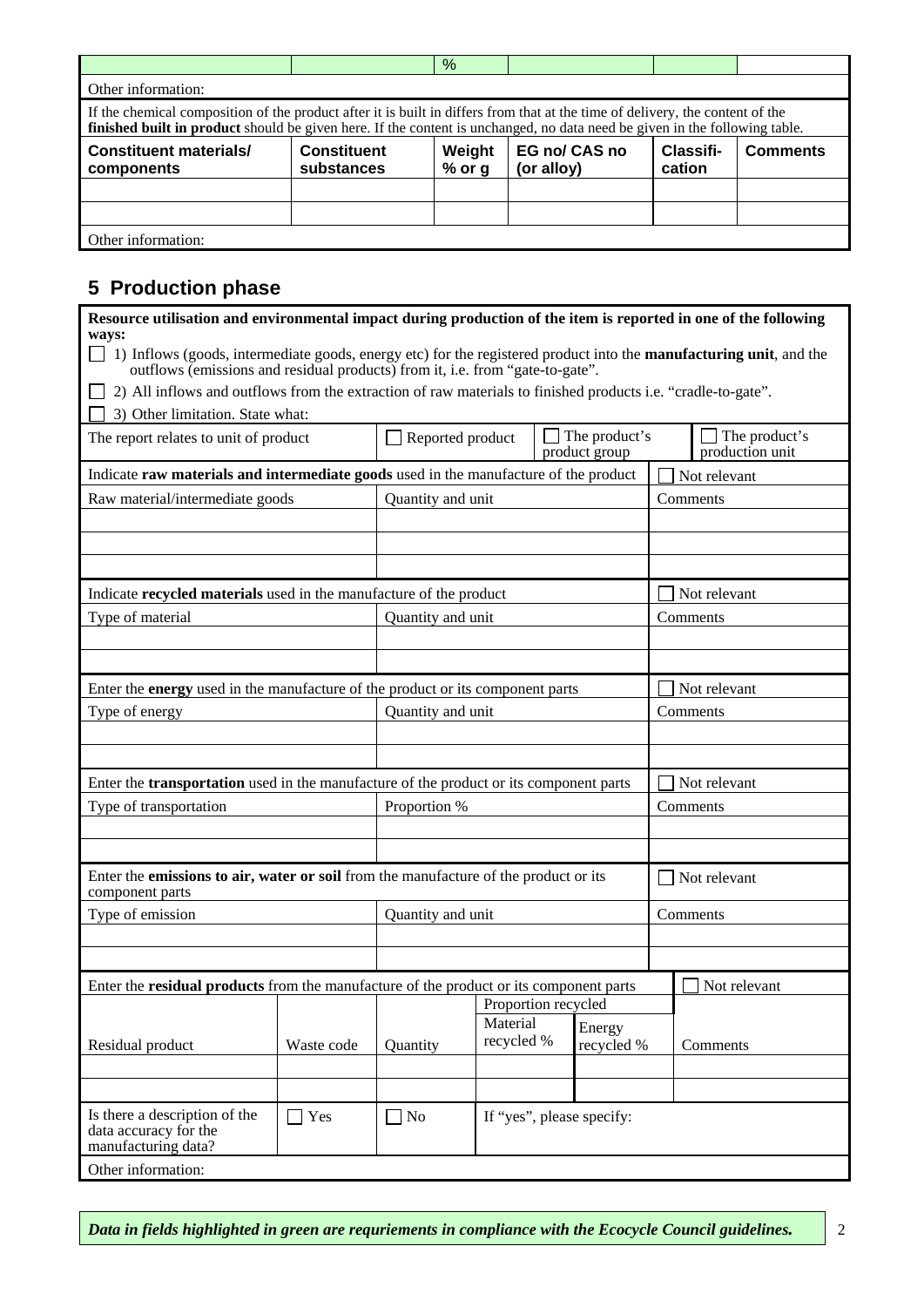## **6 Distribution of finished product**

| Does the supplier put into practice a system for returning load carriers for the<br>product?      | $\Box$ Not relevant $\Box$ Yes |                 | $\boxtimes$ No |
|---------------------------------------------------------------------------------------------------|--------------------------------|-----------------|----------------|
| Does the supplier put into practice any systems involving multi-use packaging<br>for the product? | $\Box$ Not relevant $\Box$ Yes |                 | $\boxtimes$ No |
| Does the supplier take back packaging for the product?                                            | Not relevant                   | Yes             | $\boxtimes$ No |
| Is the supplier affiliated to REPA?                                                               | Not relevant                   | $\boxtimes$ Yes | N <sub>0</sub> |
| Other information:                                                                                |                                |                 |                |

## **7 Construction phase**

| Are there any special requirements for the<br>product during storage?                                                        | $\Box$ Not relevant $\Box$ Yes | $\mid \nabla \!\!\!\!\!\nabla$ No | If "yes", please specify: |
|------------------------------------------------------------------------------------------------------------------------------|--------------------------------|-----------------------------------|---------------------------|
| Are there any special requirements for adjacent $\Box$ Not relevant $\Box$ Yes<br>building products because of this product? |                                | $\mid \nabla \mid$ No             | If "yes", please specify: |
| Other information:                                                                                                           |                                |                                   |                           |

# **8 Usage phase**

| Does the product involve any special requirements for<br>intermediate goods regarding operation and maintenance?       |                  |                    | $\Box$ Yes          | $\boxtimes$ No     |                           | If "yes", please specify: |
|------------------------------------------------------------------------------------------------------------------------|------------------|--------------------|---------------------|--------------------|---------------------------|---------------------------|
| Does the product have any special energy supply<br>requirements for operation?                                         |                  |                    | $\vert$ Yes         | $\boxtimes$ No     | If "yes", please specify: |                           |
| Estimated technical service life for the product is to be entered according to one of the following options, a) or b): |                  |                    |                     |                    |                           |                           |
| a) Reference service life<br>estimated as being approx.                                                                | $ $   5<br>years | $\Box$ 10<br>years | $\vert$ 15<br>years | $\Box$ 25<br>years | $\Box$ >50<br>years       | <b>Comments</b>           |
| b) Reference service life estimated to be in the interval of 10-30 years                                               |                  |                    |                     |                    |                           |                           |
| Other information:                                                                                                     |                  |                    |                     |                    |                           |                           |

### **9 Demolition**

| Is the product ready for disassembly (taking<br>apart)?                                                              | Not relevant        | $\boxtimes$ Yes | No             | If "yes", please specify: |
|----------------------------------------------------------------------------------------------------------------------|---------------------|-----------------|----------------|---------------------------|
| Does the product require any special measures<br>to protect health and environment during<br>demolition/disassembly? | $\Box$ Not relevant | $ $ Yes         | $\boxtimes$ No | If "yes", please specify: |
| Other information:                                                                                                   |                     |                 |                |                           |

### **10 Waste management**

| Is it possible to re-use all or parts of the<br>product?                                                                                                                                                                                                                                                   | $\Box$ Not relevant | $\Box$ Yes      | $\boxtimes$ No | If "yes", please specify:                      |  |  |
|------------------------------------------------------------------------------------------------------------------------------------------------------------------------------------------------------------------------------------------------------------------------------------------------------------|---------------------|-----------------|----------------|------------------------------------------------|--|--|
| Is it possible to recycle materials for all or<br>parts of the product?                                                                                                                                                                                                                                    | Not relevant        | $\boxtimes$ Yes | $\vert$   No   | If "yes", please specify:<br>Metalcomponents   |  |  |
| Is it possible to recycle energy for all or parts<br>of the product?                                                                                                                                                                                                                                       | Not relevant        | $\boxtimes$ Yes | $\vert$   No   | If "yes", please specify:<br>Plasticcomponents |  |  |
| Does the supplier have any restrictions and<br>recommendations for re-use, materials or<br>energy recycling or waste disposal?                                                                                                                                                                             | $\Box$ Not relevant | $ $   Yes       | $\boxtimes$ No | If "yes", please specify:                      |  |  |
| Enter the waste code for the supplied product Brass: EWC 120103, Brass: EWC 150102                                                                                                                                                                                                                         |                     |                 |                |                                                |  |  |
| Is the supplied product classed as hazardous waste?                                                                                                                                                                                                                                                        |                     |                 |                | $\boxtimes$ No<br>$\vert$ Yes                  |  |  |
| If the chemical composition of the product differs after having been built in from that which it had at the time of<br>delivery, meaning that another waste code is given to the finished built in product, then this should be entered here.<br>If it is unchanged, the following details can be omitted. |                     |                 |                |                                                |  |  |
| Enter the waste code for the <b>built in</b> product                                                                                                                                                                                                                                                       |                     |                 |                |                                                |  |  |

*Data in fields highlighted in green are requriements in compliance with the Ecocycle Council guidelines.*  $\vert$  3